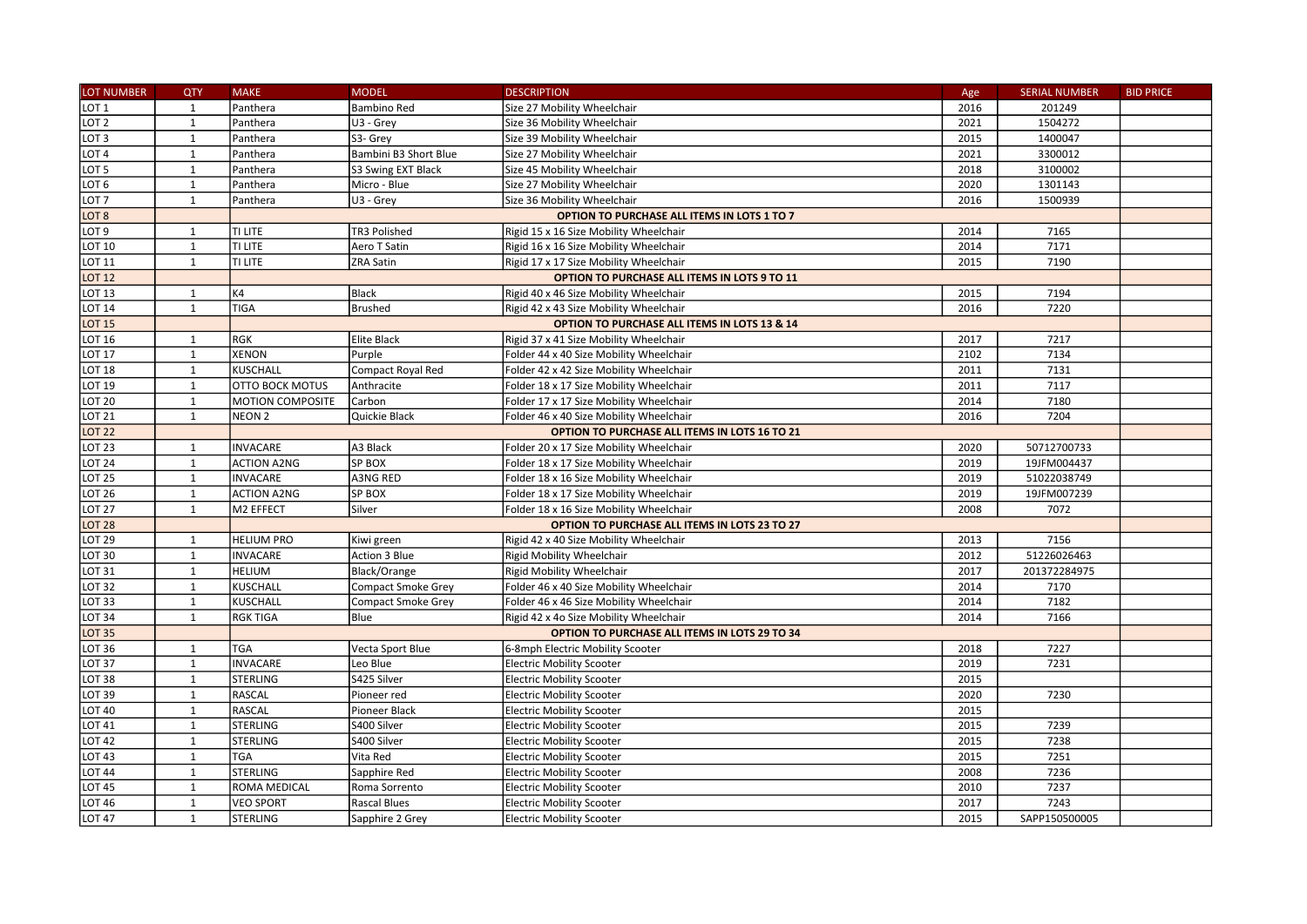| LOT 48            | 1              | <b>GOGO ELITE</b>            | Traveller Plus Blue  | <b>Electric Mobility Scooter</b>                                                            | 2011 |        |  |
|-------------------|----------------|------------------------------|----------------------|---------------------------------------------------------------------------------------------|------|--------|--|
| <b>LOT 49</b>     | $\mathbf{1}$   | <b>TGA</b>                   | Minimo Silver        | <b>Electric Mobility Scooter</b>                                                            | 2016 | 7248   |  |
| LOT 50            | 1              | <b>TGA</b>                   | <b>Eclipse Green</b> | <b>Electric Mobility Scooter</b>                                                            | 2012 | 7241   |  |
| <b>LOT 51</b>     | $\mathbf{1}$   | <b>LITEWAY 4PLUS</b>         | Rascal Black/Silver  | <b>Electric Mobility Scooter</b>                                                            | 2009 | 7245   |  |
| <b>LOT 52</b>     | $\mathbf{1}$   | <b>RASCAL</b>                | Vista Blue           | <b>Electric Mobility Scooter</b>                                                            | 2019 | 7244   |  |
| <b>LOT 53</b>     | $\mathbf{1}$   | <b>TGA</b>                   | Zest Green           | <b>Electric Mobility Scooter</b>                                                            | 2019 | 7247   |  |
| <b>LOT 54</b>     | $\mathbf{1}$   | <b>RASCAL</b>                | UL480 Blue           | <b>Electric Mobility Scooter</b>                                                            | 2017 | 7249   |  |
| <b>LOT 55</b>     | $\mathbf{1}$   | <b>VEO SPORT</b>             | <b>Rascal Blues</b>  | <b>Electric Mobility Scooter</b>                                                            | 2019 | 7250   |  |
| <b>LOT 56</b>     | $\mathbf{1}$   | <b>STRICKER</b>              | CITY 7 Ssilver       | 20" Handbike Wheelchair Adaptor Style: 102096-1                                             | 2020 | 200352 |  |
| <b>LOT 57</b>     | $\mathbf{1}$   | <b>PUMA</b>                  | 20 Black             | Power Chair                                                                                 | 2014 |        |  |
| <b>LOT 58</b>     | $\mathbf{1}$   | <b>INVACARE</b>              | Storm 4 Black        | Power Chair                                                                                 | 2009 |        |  |
| <b>LOT 59</b>     | 1              | <b>INVACARE</b>              | Spectra XTR2 White   | Power Chair                                                                                 | 2013 |        |  |
| LOT <sub>60</sub> | $\mathbf{1}$   | <b>INVACARE</b>              | Fox                  | Power Chair                                                                                 | 2016 |        |  |
| LOT 61            | $\mathbf{1}$   | <b>INVACARE</b>              | <b>Esprit Action</b> | Power Chair                                                                                 | 2013 |        |  |
| LOT 62            | $\mathbf{1}$   | <b>INVACARE</b>              | Salsa Mini 2 Blue    | Power Chair                                                                                 | 2014 |        |  |
| LOT 63            | $\mathbf{1}$   | <b>INVACARE</b>              | Action 3             | Chair with Roma Power Pack                                                                  | 2014 |        |  |
| <b>LOT 64</b>     | $\mathbf{1}$   | <b>RASCAL</b>                | Purple               | Power Chair (No Power Pack)                                                                 | 2006 |        |  |
| LOT 65            | $\mathbf{1}$   | <b>RASCAL</b>                | Red                  | Power Chair                                                                                 | 2014 |        |  |
| LOT 66            | $\mathbf{1}$   | <b>ALBER</b>                 | M25 Emotion          | Set of 24" Wheelchair Power Wheels (A Pair)                                                 | 2017 |        |  |
| LOT 67            | $\mathbf{1}$   | <b>ALBER</b>                 | Twion M24            | Set of 24" Wheelchair Power Wheels (A Pair) Loan Pair                                       | 2017 |        |  |
| LOT 68            | $\overline{4}$ | VARIOUS                      |                      | Second Hand Wheel Chair Frames Various (Burgundy, RGK Elite, Invacare)                      |      |        |  |
| LOT 69            | $\overline{2}$ |                              |                      | Performace Health 240R Burgundy 3 wheel walker & A Sunrise Medical Silver 3 wheel           |      |        |  |
|                   |                | VARIOUS                      |                      | Walker                                                                                      |      |        |  |
| <b>LOT 70</b>     | $\overline{7}$ | NRS HEALTHCARE               | Dovedale             | <b>Commode Chairs</b>                                                                       |      |        |  |
| LOT <sub>71</sub> | 3              | <b>INVACARE</b>              | Zimms                | Zimmerframes                                                                                |      |        |  |
| <b>LOT 72</b>     | $\overline{3}$ | <b>DRIVE MEDICAL</b>         | C017                 | <b>Folding Commode Chairs</b>                                                               |      |        |  |
| <b>LOT 73</b>     | QTY            | NRS HEALTHCARE               |                      | A folding shower chair M007788 & 2 Shower Stools                                            |      |        |  |
| <b>LOT 74</b>     | QTY            | <b>ABLE2 &amp; PATTERSON</b> |                      | Quantiy of 18" - 27" Medical Grab Rails (73 White & 4 Chrome)                               |      |        |  |
| <b>LOT 75</b>     | 27             | <b>VARIOUS</b>               |                      | Various Padded Chair Seat Cushions (27 of)                                                  |      |        |  |
| LOT 76            | QTY            |                              |                      | Mixed Mobility Lot including 2 Folding Shower stools, bath boards, wall mounted shower      |      |        |  |
|                   |                | VARIOUS                      |                      | seat with legs and 3 cushions                                                               |      |        |  |
| <b>LOT 77</b>     | QTY            |                              |                      | Large quantity of Wheel Chair replacement tyres (155 of) and a 3 drawer filing cabinet of   |      |        |  |
|                   |                | VARIOUS                      |                      | eplacement inner tubes.                                                                     |      |        |  |
| <b>LOT 78</b>     | QTY            |                              |                      |                                                                                             |      |        |  |
|                   |                | PANTHERA                     |                      | Trade stock of replacement Parts (List to be Provided By Company) - £4600 Cost Price        |      |        |  |
| LOT <sub>79</sub> | QTY            |                              |                      |                                                                                             |      |        |  |
|                   |                |                              |                      | Mixed Mobility Boxed Stock including Padded toilet seat, economy shower chair, NRS          |      |        |  |
|                   |                |                              |                      | Shower Stool, 4 NRS Economy Bed rests, NRS Bedrail, 2 Savannah Railed Toilet Seats, ABLE2   |      |        |  |
|                   |                |                              |                      | pedal exerciszer, Patterson medical bath step, 2 Savannah abth boards, NRS Support Rail,    |      |        |  |
|                   |                |                              |                      | NRS Drop Down Rail, Days Medical foldaway grab rail, NRS overbed and overchair table,       |      |        |  |
|                   |                |                              |                      | Patterson medical stool & back rest, ABLE2 shower bench, Hovecraft Crutch holder, Derby     |      |        |  |
|                   |                |                              |                      | Bread board, Health craft Superpale, NRS home helper trolley, NRS zoom bath seat,           |      |        |  |
|                   |                |                              |                      | Patterson Medical Foldable leg rest, 2 Slat seats, Walking frame caddy and a Merlin plastic |      |        |  |
|                   |                | VARIOUS                      |                      | bath seat                                                                                   |      |        |  |
| <b>LOT 80</b>     | QTY            |                              |                      | Stock of Walking Sticks and Crutches comprising 9 Coopers folding, 3 Invacare wooden rigid  |      |        |  |
|                   |                | VARIOUS                      |                      | walking sticks, 2 Pairs of Days Medical Crutches and 2 various                              |      |        |  |
| <b>LOT 81</b>     | QTY            | <b>VARIOUS</b>               |                      | Scooter and wheelchair storage covers and Holders (19 of)                                   |      |        |  |
| LOT <sub>82</sub> | QTY            | <b>VARIOUS</b>               |                      | Power Chair replacement Tyres various sizes (125 tyres)                                     |      |        |  |